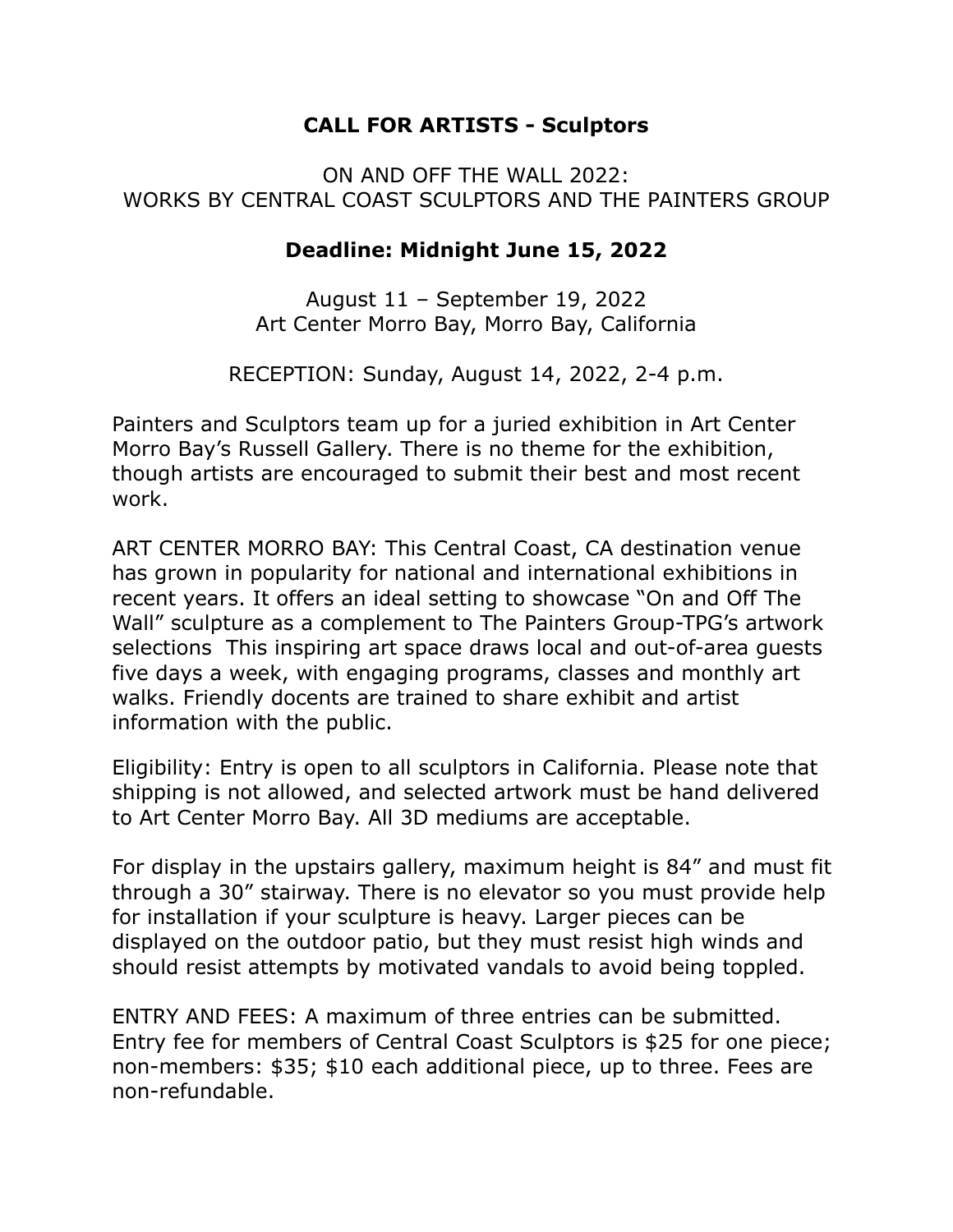Here is a direct link to our Call for Entries on EntryThngy:

<https://www.entrythingy.com/d=centralcoastsculptors.org>.

The heading on the page should be Central Coast Sculptors. To create your account, select "Click here to signup" to create one. The deadline to apply is **June 15, 2022.** Notification is July 15, 2022.

SALES: The Morro Bay Art Association will retain a 25 percent commission on all art sales. The artist receives 75 percent of the sale. All art work must be for sale. Prices set by the artist may not be changed after acceptance.

JURYING: Sculptures will be juried by a Selection Committee consisting of three Jurors:

PETER CHARLES is a sculptor, painter and mixed media artist. His art school training began at the Rhode Island School of Design, BFA, followed by the Yale University School of Art and Architecture, MFA. He is Emeritus Professor of Art, Georgetown University, where he taught Sculpture and Foundation Design in the Art and Art History Department. He has exhibited his work in numerous museums and galleries. He was awarded a Visual Arts Fellowship Grant by the National Endowment for the Arts. A native of Washington, D.C., he lives today in San Luis Obispo.

[http://www.petercharlesart.com](http://www.petercharlesart.com/)

MARK DANITSCHEK had an early career as a musician and recording engineer. After taking a sabbatical from music to complete his education and start a Silicon Valley business, he discovered ceramics. His exploration of ceramics drew on his experience as a chemist while his interest in Bay Area figurative art guided his aesthetic. He holds a BS in Chemistry and has honed his art extensively through courses and workshops. A Central Coast resident, he has shown his sculpture in galleries and museums throughout California. [https://www.markdanitschek.com](https://www.markdanitschek.com/)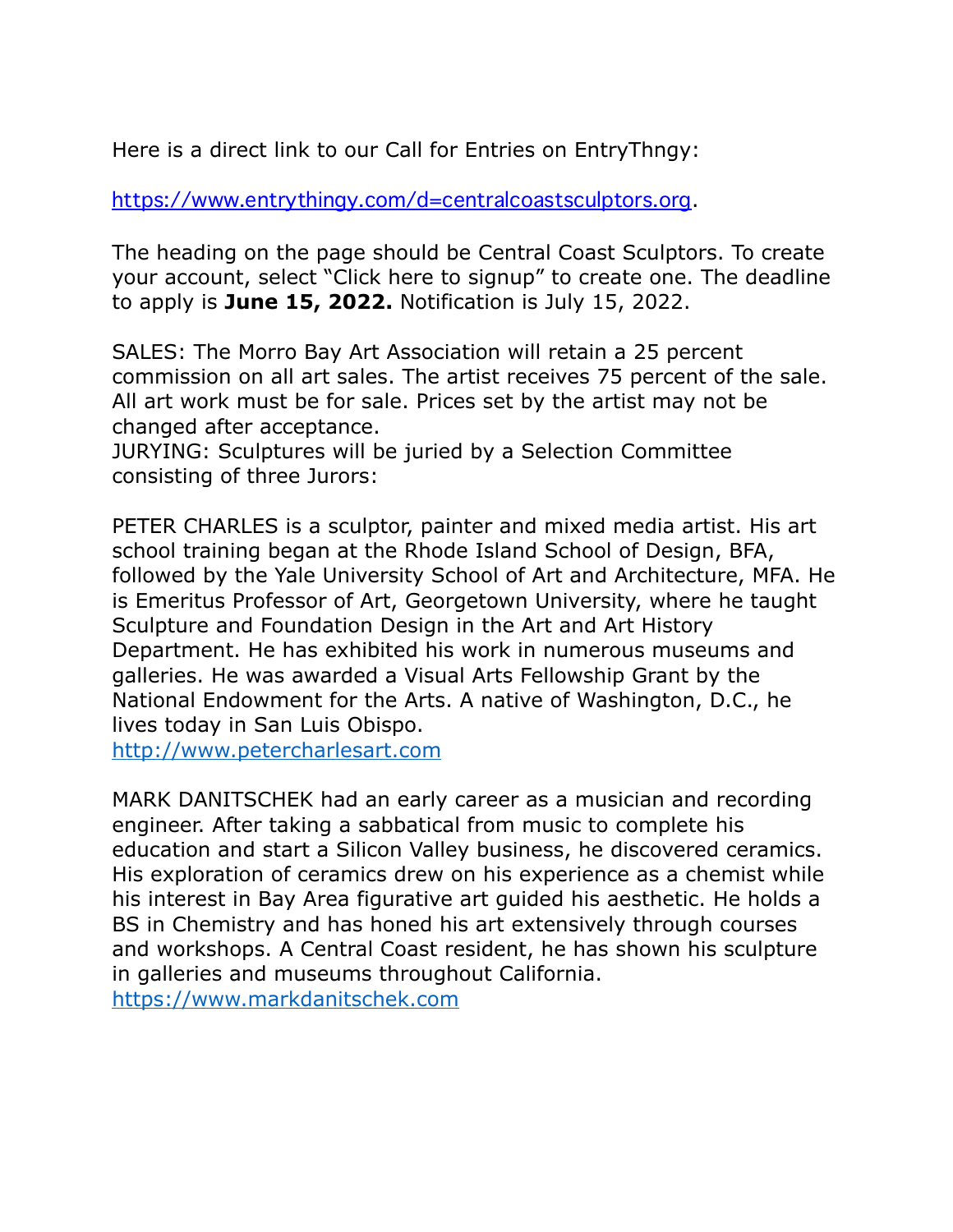MARGARET KORISHELI is a full-time Fine Arts Instructor at Cuesta College in San Luis Obispo County. For 11 years she taught a variety of courses including Sculpture, Drawing, Art Appreciation, Art History, and Portfolio. In 2002, she was hired full-time in her primary field of Sculpture. Her artworks, predominantly in steel, bronze, and mixed media, have been influenced by a rich exchange of ideas with students, other faculty, and engagement with historical and contemporary art. She holds a BS degree from UCLA and MA from California State University, Northridge.

<https://cuesta.instructure.com/eportfolios/680>

The Jurors and Central Coast Sculptors reserve the right to reject any sculpture that does not meet the standards shown in the images supplied. Art work must be original.

Submission of work to this exhibition constitutes an agreement to the conditions stated in this Call For Artists and a commitment to show accepted work for the duration of the exhibition. By entering this exhibition, artists agree to allow CC Sculptors and Art Center Morro Bay to use submitted images in promotional material.

CC Sculptors and Art Center Morro Bay representatives will make every reasonable effort to protect art from the time it is received until it is returned to the artist. However, they will not be held responsible for any damage or theft of work. Artists are encouraged to carry their own insurance.

CENTRAL COAST SCULPTORS is open to all sculptors in California, ranging from emerging to professional. All sculptural mediums are represented, and the goal of CC Sculptors is to enhance the art of sculpture through exhibitions and workshops. CC Sculptors is affiliated with the Central Coast Artists Collective.

| Information: | http://centralcoastartistscollective.org/Sculptors.html |
|--------------|---------------------------------------------------------|
| Facebook:    | https://www.facebook.com/SLOsculptors/                  |
| Instagram:   | https://www.instagram.com/central_coast_sculptors/      |

TIMELINE: Deadline to submit: Midnight, June 15, 2022 Notification: July 15, 2022